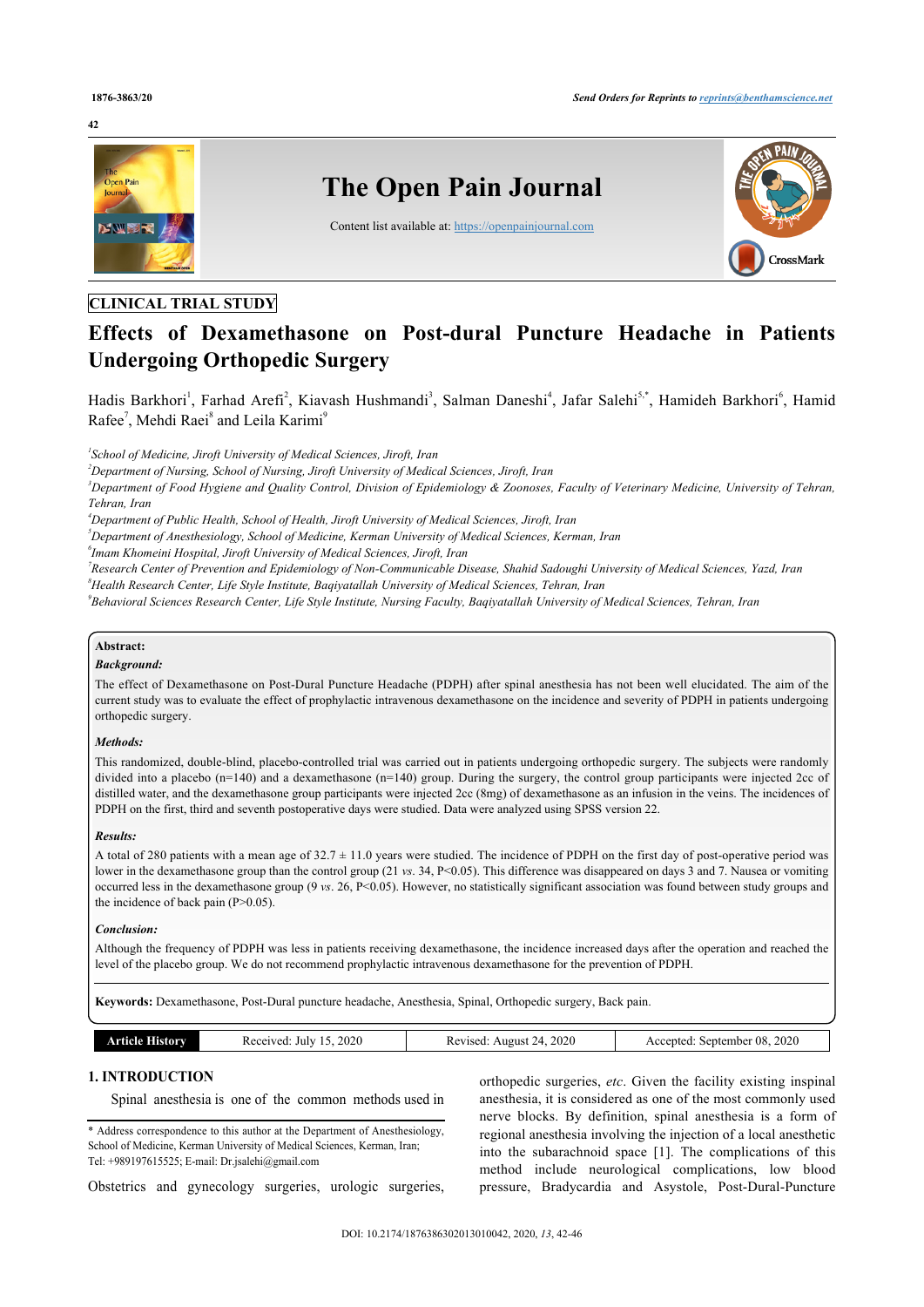Headache, nausea, urinary retention, back pain, and red reduced ventilation [\[2\]](#page--1-0). Post-Dural-Puncture Headache (PDPH) that is considered as the most important dilatory complication, was first reported in 1899 [[3](#page--1-0)]. The most significant symptom of PDPH is it is positional; it tends to aggravate by standing or sitting, and it is relieved relatively or completely by lying down. The headache is located in the frontal area, occipital area, or both; it is described as either vague or beating. The risk factors affecting the incidence of post-spinal anesthesia headache include age, femininity, and previous headache history [[2](#page--1-0), [4\]](#page--1-0). The surgeon's lack of enough experience is also mentioned as one of the newly recognized risk factors of PDPH; the surgeon generally needs to perform the operation 90 times so that he will be competent enough to perform such operations [[5](#page--1-0)]. In the previous studies, the incidence rate of post-spinal anesthesia headache has been reported to be 11-66 percent [\[6\]](#page--1-0). Another cause of post-spinal anesthesia headache, just like other common headaches such as migraine, is the infection and Meningismus arising from taking drugs. Its severity ranges from minor to very severe where the individual cannot perform any activities [[7](#page--1-0)]. Moreover, a headache can last from one day to months; but it is usually relieved up to three days, and in 75 percent of the cases, it is completely relieved up to one week [[8](#page--1-0)]. The common preventive methods include using drinks, using small needles, and special needles so that the tip of the needle is parallel to the Dura mater fibers, not vertical to them [[9](#page--1-0)]. The International Headache Society has introduced some diagnostic criteria for diagnosing PDPH [[10\]](#page--1-0). Applying these criteria for distinguishing PDPH from other headaches such as migraine has been proved useful. PDPH treatment is different in different treatment centers. Although intravenous caffeine has been introduced to be ineffective in some studies, most of the doctors still prescribe intravenous caffeine and rest [[11\]](#page--1-0).

Dexamethasone is one of the strongest steroid drugs from the industrial glucocorticoid category that is recognized as an anti-inflammatory drug weakening the immune system [[12\]](#page--1-0).

The effects of hydrocortisone in the treatment of postpuncture headaches have been investigated in several studies [[13, 14\]](#page--1-0). The effects of dexamethasone have also been studied. However, due to the contradictory results of these studies [[15](#page--1-0), [16\]](#page--1-0) and on the other hand, the availability and ease of administration and low cost of using dexamethasone in the treatment PDPH and also other studies evaluate the effect of Dxamethazone on PDPH in pregnant women after caesarian section and as far as we know, no such study has been performed on orthopedic patients so, we decided to perform this study, therefore, the present research aims at studying the effect of intravenous Dexamethasone on Post-Dural-Puncture Headache (PDPH) in orthopedic patients of Jiroft Imam Khomeini Hospital from 2015 to 2016.

#### **2. METHODS**

The present study is a double-blind clinical trial. The statistical population of the present study includes all the patients referring to Jiroft Imam Khomeini Hospital, who underwent elective orthopedic surgery; 280 patients were selected using convenience sampling. The following patients were included in the present study: patients with informed consent; patients with no history of migraine, convulsion, and headache-related disease; patients with no underlying diseases; and patients who had not received narcotic drugs and sedatives. The patients with a history of migraine, convulsion, and headache-related disease as well as patients suffering from a special disease or those who had taken narcotic drugs and sedatives, were excluded from the present study. The patients were placed into two groups: the control group (using placebo), and the dexamethasone group (taking Dexamethasone). All the participants of the present study laid supine on the bed in the same conditions and Marcaine anesthetic was injected using spinal needle No.24 in the lumbar area lower than the L2 vertebrae and applying the median method in subarachnoid space. Then, during the surgery, the control group participants were injected 2cc of distilled water, and the dexamethasone group participants were injected 2cc (8mg) of Dexamethasone as an infusion in the veins. Then the patients were monitored during the operation, in the recovery room, and during their hospital stay with respect to headache. The headache severities of the patients studied were recorded in specific times: 24 hours after the surgery, three days after the surgery, and seven days after the surgery. The patients' headache responses were recorded as lack of headache, minor headache, average headache, and severe headache. The collected data was analyzed using SPSS, version 18. In addition, this clinical trial was registered at the Iranian Registry of Clinical trials database ([http://www.irct.ir\)](http://www.irct.ir) with IRCT20200412047041N1.

#### **3. RESULTS**

In the present study, 280 patients were studied. Their average age was 32.7±11 years old; ranging from 18 to 65. The gender distribution of this study was as follows: 214 men  $(86.4\%)$  and 66 women  $(13.6\%)$ . From among all the individuals studied, 160 participants (57.1%) had no postspinal anesthesia headache, back pain, nausea, and vomiting. However, 120 participants (42.9%) showed at least one of these complications. Additional information about the patients participated in this study is given in (Table **[1](#page--1-0)**).

The most frequent was related to leg and knee surgery with 126 (47.54%) and the least surgery was related to femoral and hip with 50 (18.86%) and also ankle and foot surgery was 89 (33.58%).

With regard to age and gender distribution, no significant difference was [ob](#page--1-0)served between the two groups studies (P>0.05) (Table **2**).

Nausea, vomiting, and headache on the first day after surgery in the dexamethasone group  $(6.4\%)$  were significantly lower than in the control group (18.6). However, there was no statistically significant difference between the three variables of back pain, headache three days after surgery and headache seven days after surger[y](#page--1-0) in both control and dexamethasone groups (P> 0.05). (Table **3**)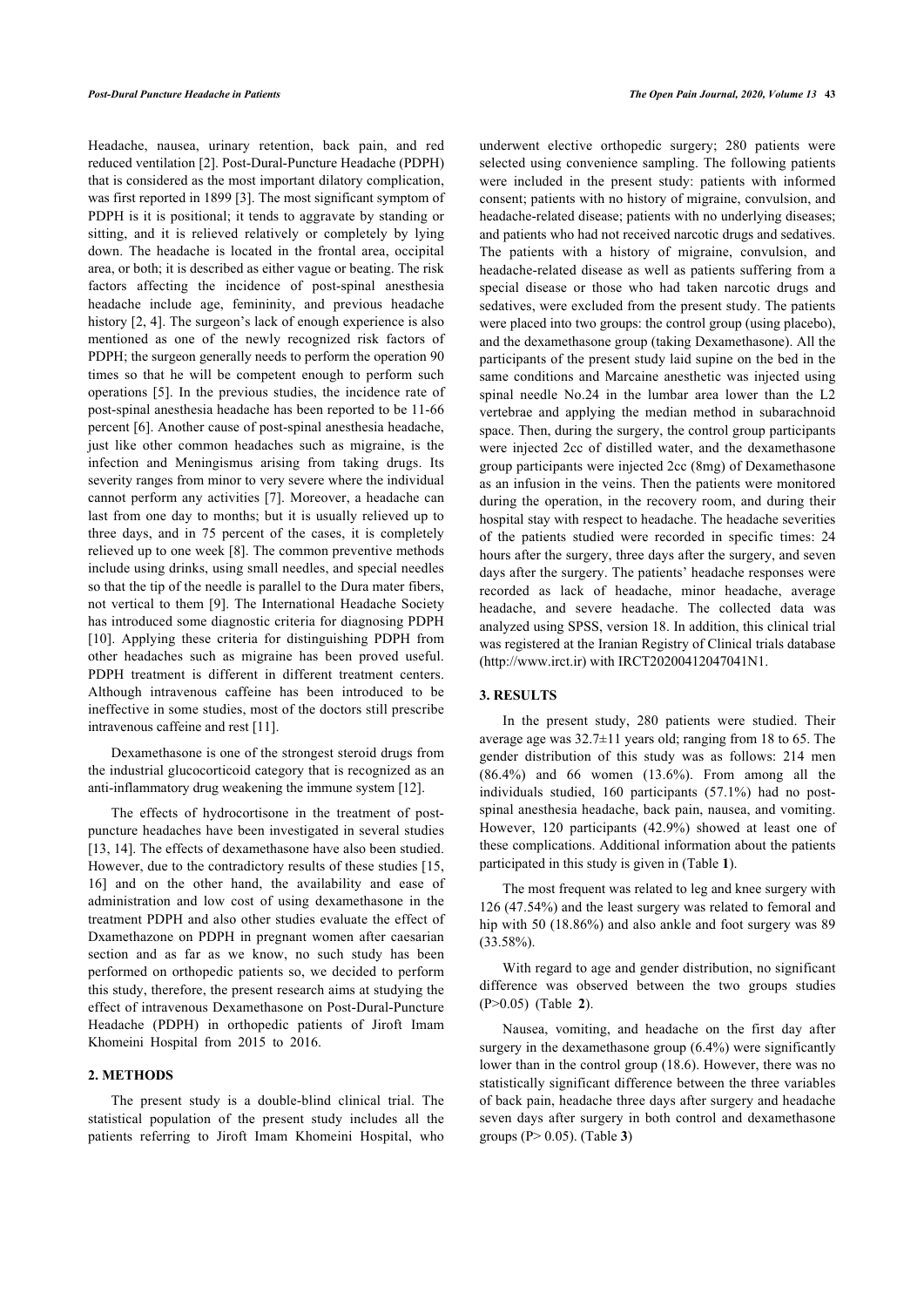|                     |           | Frequency | Percent |
|---------------------|-----------|-----------|---------|
| Nausea and Vomiting | Lack      | 245       | 87.5    |
|                     | Existence | 35        | 12.5    |
| Back ache           | Lack      | 243       | 86.8    |
|                     | Existence | 37        | 13.2    |
| Headache First Day  | Lack      | 225       | 80.4    |
|                     | Light     | 34        | 12.1    |
|                     | Middle    | 18        | 6.4     |
|                     | Severe    |           | 1.1     |

Headache Second Day Lack 211 211 75.4

Headache Seventh Day Lack 274 97.9

Light 19.3 Middle 11.1 Severe 12 4.3

Light  $5$  1.8 Middle 1 1 4 Severe 0 0 0 0

**Table 1. Frequency distribution, the complications of spinal anesthesia in the participants of the present study.**

**Table 2. Distribution of gender and age in study groups (n=280).**

|                                                        | Dexamethasone Control P-value                      |                             |  |  |  |
|--------------------------------------------------------|----------------------------------------------------|-----------------------------|--|--|--|
| Gender (male: female)                                  | 112:28                                             | $102:38$ <sup>a</sup> 0.102 |  |  |  |
| Age in Year (mean $\pm$ Sd)                            | $31.5 \pm 10.4$ 33.9 $\pm 11.5$ $\frac{60.079}{ }$ |                             |  |  |  |
| a. Fischer's Exact Test · b. Independent sample t-test |                                                    |                             |  |  |  |

**Table 3. Distribution of frequency and percentage frequency of headache on the seventh day after surgery according to study groups.**

|                        | <b>Dexamethasone</b> Control<br>N(%) | N(%)               | P.value  |  |  |
|------------------------|--------------------------------------|--------------------|----------|--|--|
| Nausea and Vomiting    | 9(6.4)                               | $26(18.6)$ 0.002*  |          |  |  |
| <b>Back Pains</b>      | 17(12.1)                             | $20(14.3)$ 0.362*  |          |  |  |
| Headache First Day     | 21(15)                               | 34 (24.3) 0.035*   |          |  |  |
| Headache Second Day    | 35(25)                               | 34 (24.3) $0.500*$ |          |  |  |
| Headache Seventh Day   | 2(1.4)                               | 4(2.9)             | $0.342*$ |  |  |
| * Fischer's Exact Test |                                      |                    |          |  |  |

# **4. DISCUSSION**

Spinal anesthesia is a safe and efficient anesthetic method used in obstetrics and gynecology and orthopedic surgeries [[17\]](#page--1-0). Post-Dural-Puncture Headache as one of the common complications of spinal anesthesia is recognized with the vague and self-limiting beating headaches [\[6\]](#page--1-0). Due to the developed medical techniques, the incidence of PDPH has greatly reduced. With respect to the incidence rate of post-spinal anesthesia headache, the previous studies have reported different percentages ranging from 0.2 to 24 percent [[18,](#page--1-0) [19\]](#page--1-0). Moreover, the positive effects of Dexamethasone on the periodontal ligament stem cells have been confirmed in other studies [\[20\]](#page--1-0). In the present study, the effect of intravenous Dexamethasone on post-spinal anesthesia headache was studied on the orthopedic patients of Jiroft Imam Khomeini Hospitals from 2015 to 2016. In some studies, the incidence

rate of the post-surgical PDPH has been reported for one-third of the patients [\[21\]](#page--1-0). In the present study, the incidence of PDPH was reported to be 24.3 for the patients who did not undergo any intervention; given the findings of the previous studies, its prevalence is quite high. In the present study, the average age of the patients experiencing PDPH was significantly lower than those who did not experience any postsurgical headache. According to some of the previous studies, such as the one conducted by Leibold *et al*., 1993, PDPH is commonly prevalent among the young adults especially those with the average range of 18-30 [\[22\]](#page--1-0). In some of the studies, young women and especially pregnant women were the most likely individuals suffering from PDPH[[23\]](#page--1-0). In the study conducted by Imarengiaye *et al*., 2006, conducted on 119 spinal anesthesia patients, the incidence rate of PDPH was reported to be 7.22 percent [\[24\]](#page--1-0). In the present study, the prevalence of the first day headache among the participants receiving Dexamethasone was significantly 9% lower than that of the control group that was 24 percent. However, on the third and seven days, no significant difference was observed between the two groups with respect to the headache they experienced. The number of patients reported to have headaches on the third day in the group receiving Dexamethasone increased, and it equaled the number of headache suffering patients who received placebo. This headache reduced to a great deal on the seventh day; in both groups, a number of patients reported the headache. The findings of the present study indicated that PDPH is not a severe complication for spinal anesthesia, and Dexamethasone does not have a remarkable effect on the recovery of the patients' PDPH; this is consistent with the findings of some of the previous studies  $[25 - 27]$  $[25 - 27]$ . In the study conducted by Manuchehrian *et al*., 2011, it is claimed that prescribing 8mg of intravenous Dexamethasone as prophylactic can remarkably reduce the incidence rate of post-spinal anesthesia headache in women who had undergone elective caesarean section[[28](#page--1-0)]. However, in the study conducted by Motaghi *et al*., 2011 on the women candidate for elective caesarean section, the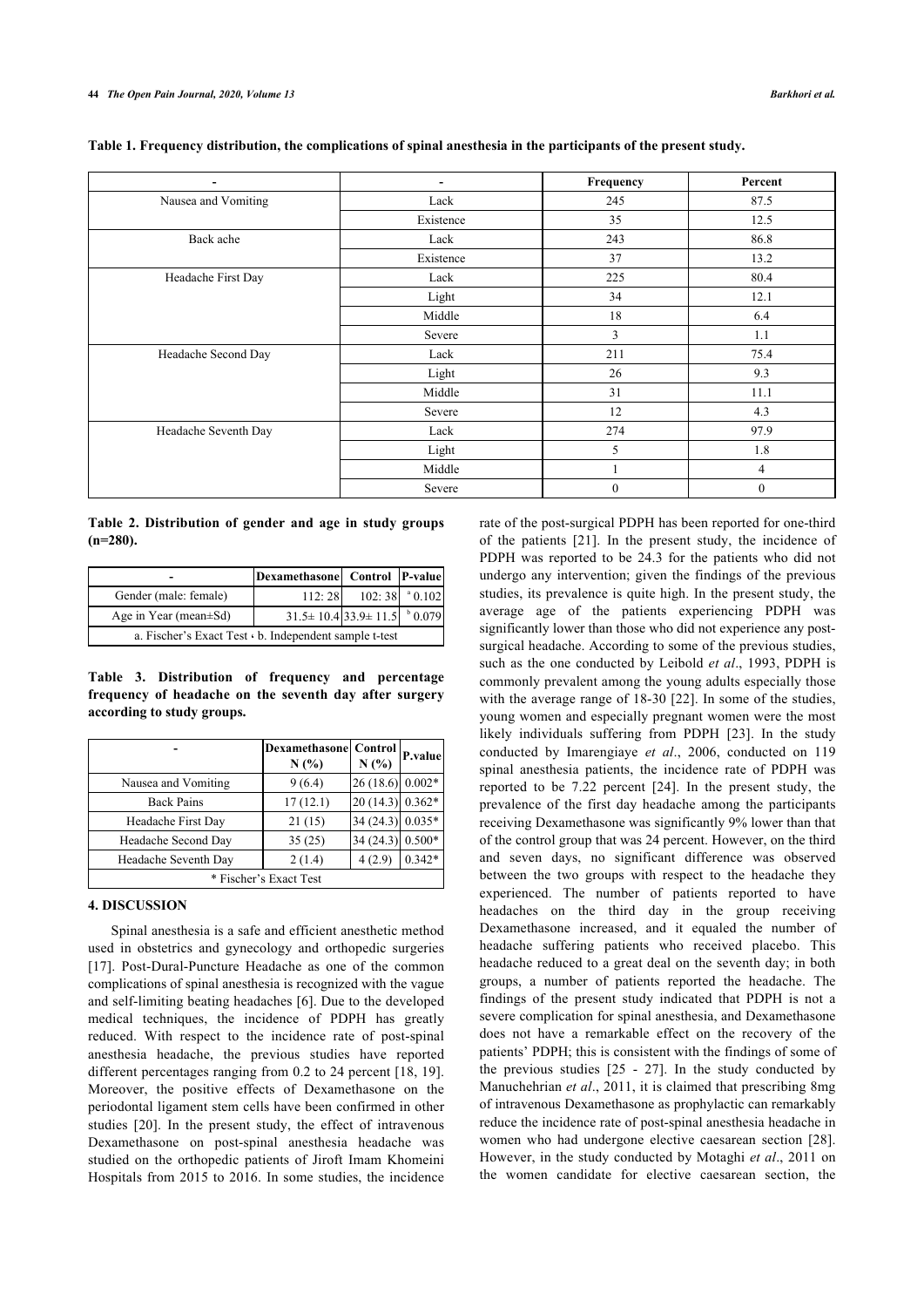findings indicated that prescribing 8mg of prophylactic Dexamethasone does not have any effect on the incidence rate of the post-spinal anesthesia headache [\[29\]](#page--1-0). In the study conducted by Doroudian *et al*., 2010 [\[30\]](#page--1-0), conducted on orthopedic patients, the researchers indicated that there was no significant statistical difference between the Dexamethasone group and the placebo group with respect to PDPH incidence. However, the severity of headache was reported to be lower through prescribing intravenous prophylactic Dexamethasone. In the study conducted by Hamzei *et al*., 2010, through conducting a similar study on the women candidate for caesarean section, they resulted that intravenous Dexamethasone reduces the incidence of PDPH in the first 24 hours and the first week following the spinal anesthesia [\[26\]](#page--1-0). In the study conducted by Yousefshahi *et al*., 2012, it was observed that prophylactic treatment by 8mg of Dexamethasone not only increases the severity and incidence rate of PDPH, but it also does not have any effect on reduced nausea and vomiting of para-caesarean section surgery[[25\]](#page--1-0). These researchers have recognized prophylactic Dexamethasone as a significant risk factor for creating PDPH. In fact, unlike other studies, the findings of the present study indicated that Dexamethasone affects the reduction of nausea and vomiting of post-spinal anesthesia.

# **CONCLUSION**

Given the findings of the present study, it seems that the analgesic effect of Dexamethasone in the first 24 hours will lead to the reduction of minor headaches in the patients who had undergone orthopedic surgery through the spinal anesthesia method. However, it does not affect the incidence of more severe headaches. In fact, prescribing 8 mg of prophylactic Dexamethasone after spinal anesthesia does not have a preventive effect on the incidence of PDPH. Reduction of nausea/vomiting and HA in the dexamethasone group is a significant finding, however, that single dose dexamethasone does not prevent later onset, and recommended rather than dismissing the dexamethasone, should consider investigating the efficacy of the repetitive dosing in the future studies.

# **ETHICS APPROVAL AND CONSENT TO PARTI-CIPATE**

The trial was approved by Jiroft University of Medical Science, Iran. In addition, this clinical trial was registered at the Iranian Registry of Clinical trials database([http://www.](http://www.irct.ir) [irct.ir](http://www.irct.ir)) with IRCT20200412047041N1.

#### **HUMAN AND ANIMAL RIGHTS**

No animals were used in this research. All human research procedures were followed in accordance with the ethical standards of the committee responsible for human experimentation (institutional and national), and with the Helsinki Declaration of 1975, as revised in 2013.

# **CONSENT FOR PUBLICATION**

Written informed consent was obtained from all the participants.

## **AVAILABILITY OF DATA AND MATERIALS**

The data and materials used to support the findings of this study are available from the corresponding author (J.S.) upon reasonable request.

#### **FUNDING**

None.

# **CONFLICT OF INTEREST**

The authors declare no conflict of interest, financial or otherwise.

## **ACKNOWLEDGEMENTS**

Declared none.

#### **REFERENCES**

- [1] Bryant B, Knights K. Pharmacology for health professionals ebook:. Elsevier Health Sciences 2014.
- [2] Miller R, Eriksson L, Fleisher L, Wiener-Kronish J, Cohen N, Young W. Eds Miller's anesthesia e-book. 9th Ed. Elsevier Health Sciences 2014.
- [3] Mason L, Smith LA, Edwards J, Moore R, McQuay HJ, Moore AR. Single dose oral naproxen for acute postoperative pain. Cochrane database of systematic reviews 2003 (2). [\[http://dx.doi.org/10.1002/14651858.CD004234\]](http://dx.doi.org/10.1002/14651858.CD004234)
- [4] Russell IF. A prospective controlled study of continuous spinal analgesia *versus* repeat epidural analgesia after accidental dural puncture in labour Int J Obstet Anesth 2012; 21(1): 7-16.
- [\[http://dx.doi.org/10.1016/j.ijoa.2011.10.005](http://dx.doi.org/10.1016/j.ijoa.2011.10.005)] [PMID: [22153280](http://www.ncbi.nlm.nih.gov/pubmed/22153280)] [5] Konrad C, Schüpfer G, Wietlisbach M, Gerber H. Learning manual skills in anesthesiology: Is there a recommended number of cases for anesthetic procedures? Anesth Analg 1998; 86(3): 635-9. [\[http://dx.doi.org/10.1213/00000539-199803000-00037](http://dx.doi.org/10.1213/00000539-199803000-00037)] [PMID: [9495429](http://www.ncbi.nlm.nih.gov/pubmed/9495429)]
- [6] Turnbull DK, Shepherd DB. Post-dural puncture headache: Pathogenesis, prevention and treatment. Br J Anaesth 2003; 91(5): 718-29.

[\[http://dx.doi.org/10.1093/bja/aeg231](http://dx.doi.org/10.1093/bja/aeg231)] [PMID: [14570796\]](http://www.ncbi.nlm.nih.gov/pubmed/14570796)

- [7] Sadeghi SE, Rahimiyan M, Razmi R, Abdollahyfard G. Effect of intravenous single dose of aminophylline on prevention of post dural puncture headache in patients who underwent spinal anesthesia: double blind randomized trial study. Majallah-i Danishgah-i Ulum-i Pizishki-i Gurgan 2010; 12(3): 24-8.
- [8] Gosch UW, Hueppe M, Hallschmid M, Born J, Schmucker P, Meier T. Post-dural puncture headache in young adults: Comparison of two small-gauge spinal catheters with different needle design. Br J Anaesth 2005; 94(5): 657-61.

[\[http://dx.doi.org/10.1093/bja/aei100\]](http://dx.doi.org/10.1093/bja/aei100) [PMID: [15722381](http://www.ncbi.nlm.nih.gov/pubmed/15722381)]

- [9] Tavakol K, Ghaffari P, Hassanzadeh A. Study of the effect of dexamethasone and normal saline in reducing headache after spinal anesthesia in cesarean section. Armaghane danesh 2007; 12(3): 87-94.
- [10] Olesen J, Bes A, Kunkel R, Lance JW, Nappi G, Pfaffenrath V, *et al.* The International Classification of Headache Disorders,  $3<sup>rd</sup>$  edition (beta version). Cephalalgia 2013; 33(9): 629-808. [\[http://dx.doi.org/10.1177/0333102413485658](http://dx.doi.org/10.1177/0333102413485658)] [PMID: [23771276](http://www.ncbi.nlm.nih.gov/pubmed/23771276)]
- [11] Pannullo SC, Reich JB, Krol G, Deck MD, Posner JB. MRI changes in intracranial hypotension. Neurology 1993; 43(5): 919-26. [\[http://dx.doi.org/10.1212/WNL.43.5.919\]](http://dx.doi.org/10.1212/WNL.43.5.919) [PMID: [8492946\]](http://www.ncbi.nlm.nih.gov/pubmed/8492946)
- [12] Júnior V, Teixeira A, Wanderley V, Moraes E, Araujo A. Morphological analysis of neonates of rats treated with dexamethasone in the initial phase of pregnancy. Int J Morphol 2008; 6(3): 523-7.
- [13] Moral Turiel M, Rodríguez Simón MO, Sahagún de la Lastra J, Yuste Pascual JA. Treatment of post-dural-puncture headache with intravenous cortisone. Rev Esp Anestesiol Reanim 2002; 49(2): 101-4. [PMID: [12025238\]](http://www.ncbi.nlm.nih.gov/pubmed/12025238)
- [14] Neves JF, Vieira VL, Saldanha RM, *et al.* [Hydrocortisone treatment and prevent post-dural puncture headache: Case reports]. Rev Bras Anestesiol 2005; 55(3): 343-9. [\[http://dx.doi.org/10.1590/S0034-70942005000300011](http://dx.doi.org/10.1590/S0034-70942005000300011)] [PMID: [19471839\]](http://www.ncbi.nlm.nih.gov/pubmed/19471839)